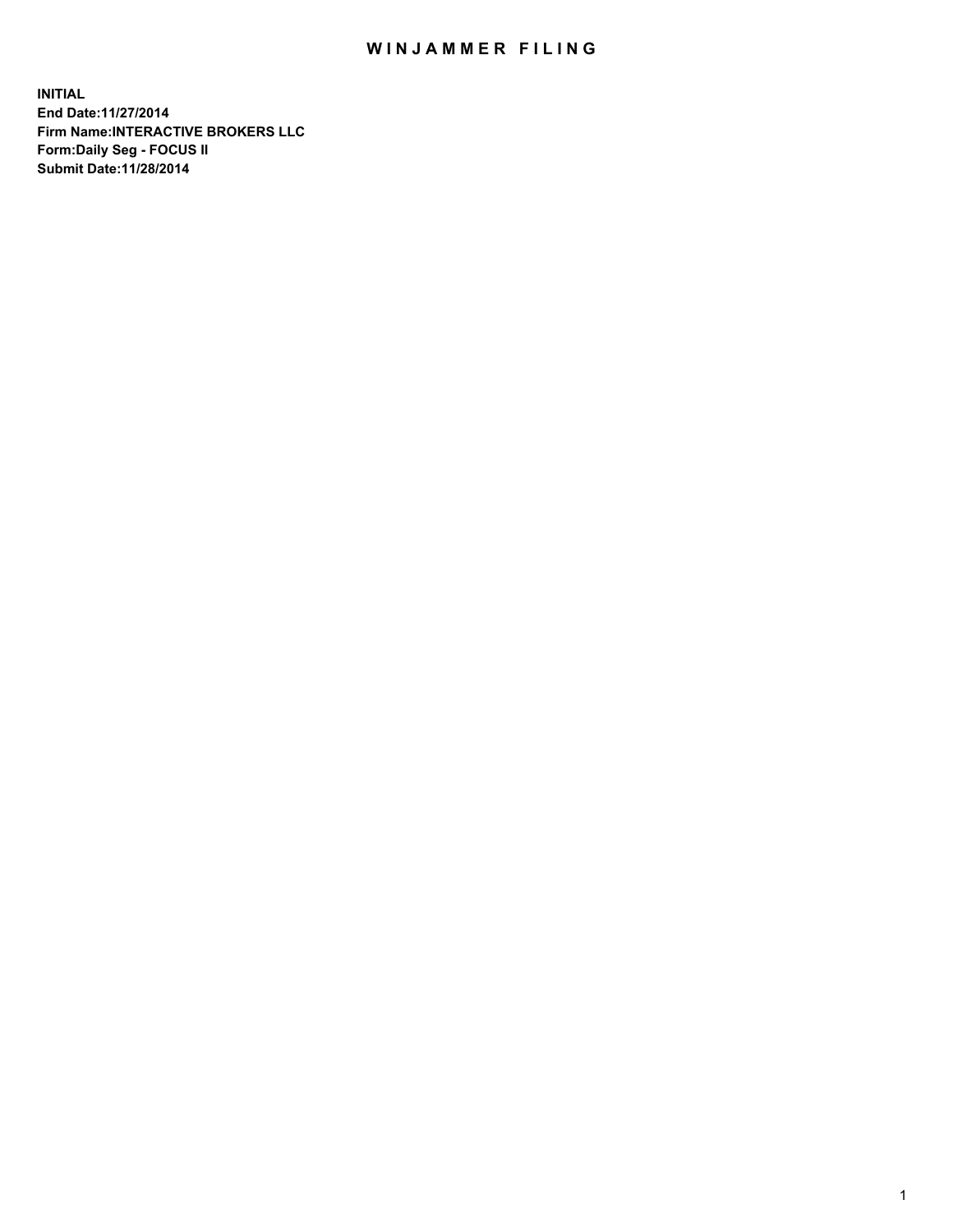## **INITIAL End Date:11/27/2014 Firm Name:INTERACTIVE BROKERS LLC Form:Daily Seg - FOCUS II Submit Date:11/28/2014 Daily Segregation - Cover Page**

| Name of Company<br><b>Contact Name</b><br><b>Contact Phone Number</b><br><b>Contact Email Address</b>                                                                                                                                                                                                                          | <b>INTERACTIVE BROKERS LLC</b><br><b>Michael Ellman</b><br>203-422-8926<br>mellman@interactivebrokers.co<br><u>m</u> |
|--------------------------------------------------------------------------------------------------------------------------------------------------------------------------------------------------------------------------------------------------------------------------------------------------------------------------------|----------------------------------------------------------------------------------------------------------------------|
| FCM's Customer Segregated Funds Residual Interest Target (choose one):<br>a. Minimum dollar amount: ; or<br>b. Minimum percentage of customer segregated funds required:% ; or<br>c. Dollar amount range between: and; or<br>d. Percentage range of customer segregated funds required between:% and%.                         | $\overline{\mathbf{0}}$<br>0<br>155,000,000 245,000,000<br>00                                                        |
| FCM's Customer Secured Amount Funds Residual Interest Target (choose one):<br>a. Minimum dollar amount: ; or<br>b. Minimum percentage of customer secured funds required:% ; or<br>c. Dollar amount range between: and; or<br>d. Percentage range of customer secured funds required between:% and%.                           | $\overline{\mathbf{0}}$<br>0<br>80,000,000 120,000,000<br>0 <sub>0</sub>                                             |
| FCM's Cleared Swaps Customer Collateral Residual Interest Target (choose one):<br>a. Minimum dollar amount: ; or<br>b. Minimum percentage of cleared swaps customer collateral required:% ; or<br>c. Dollar amount range between: and; or<br>d. Percentage range of cleared swaps customer collateral required between:% and%. | $\overline{\mathbf{0}}$<br><u>0</u><br>0 <sub>0</sub><br>0 <sub>0</sub>                                              |
| Current ANC:on<br><b>Broker Dealer Minimum</b><br>Debit/Deficit - CustomersCurrent AmountGross Amount<br>Domestic Debit/Deficit<br>Foreign Debit/Deficit                                                                                                                                                                       | <u>2,619,299,146 27-NOV-2014</u><br>392,295,989<br>4,231,460<br>5,786,484 0                                          |
| Debit/Deficit - Non CustomersCurrent AmountGross Amount<br>Domestic Debit/Deficit<br>Foreign Debit/Deficit<br>Proprietary Profit/Loss<br>Domestic Profit/Loss<br>Foreign Profit/Loss                                                                                                                                           | 0 <sub>0</sub><br>0 <sub>0</sub><br>$\overline{\mathbf{0}}$<br>$\overline{\mathbf{0}}$                               |
| Proprietary Open Trade Equity<br>Domestic OTE<br>Foreign OTE<br><b>SPAN</b><br><b>Customer SPAN Calculation</b>                                                                                                                                                                                                                | $\overline{\mathbf{0}}$<br><u>0</u><br>1,147,472,836                                                                 |
| Non-Customer SPAN Calcualation<br><b>Proprietary Capital Charges</b><br>Minimum Dollar Amount Requirement<br>Other NFA Dollar Amount Requirement                                                                                                                                                                               | 32,633,489<br><u>0</u><br>20,000,000 [7465]<br>21,666,918 [7475]                                                     |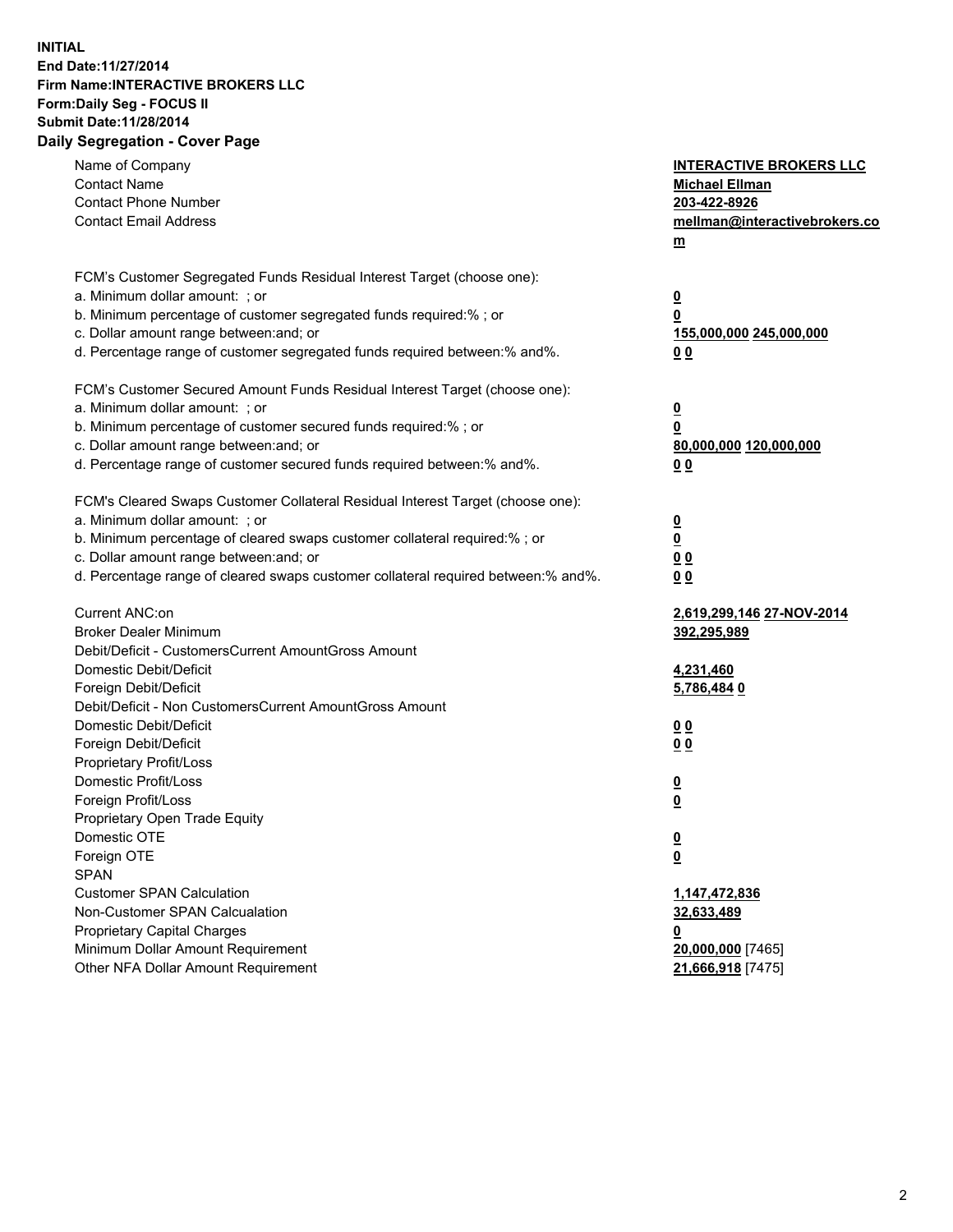## **INITIAL End Date:11/27/2014 Firm Name:INTERACTIVE BROKERS LLC Form:Daily Seg - FOCUS II Submit Date:11/28/2014 Daily Segregation - Secured Amounts**

|                | Daily Segregation - Secured Amounts                                                         |                                   |
|----------------|---------------------------------------------------------------------------------------------|-----------------------------------|
|                | Foreign Futures and Foreign Options Secured Amounts                                         |                                   |
|                | Amount required to be set aside pursuant to law, rule or regulation of a foreign            | $0$ [7305]                        |
|                | government or a rule of a self-regulatory organization authorized thereunder                |                                   |
| $\mathbf{1}$ . | Net ledger balance - Foreign Futures and Foreign Option Trading - All Customers             |                                   |
|                | A. Cash                                                                                     | 320, 102, 317 [7315]              |
|                | B. Securities (at market)                                                                   | $0$ [7317]                        |
| 2.             | Net unrealized profit (loss) in open futures contracts traded on a foreign board of trade   | 6,141,306 [7325]                  |
| 3.             | Exchange traded options                                                                     |                                   |
|                | a. Market value of open option contracts purchased on a foreign board of trade              | 230,436 [7335]                    |
|                | b. Market value of open contracts granted (sold) on a foreign board of trade                | -346,993 [7337]                   |
| 4.             | Net equity (deficit) (add lines 1.2. and 3.)                                                | 326,127,066 [7345]                |
| 5.             | Account liquidating to a deficit and account with a debit balances - gross amount           | 5,786,484 [7351]                  |
|                | Less: amount offset by customer owned securities                                            | 0 [7352] 5,786,484 [7354]         |
| 6.             | Amount required to be set aside as the secured amount - Net Liquidating Equity              | 331,913,550 [7355]                |
|                | Method (add lines 4 and 5)                                                                  |                                   |
| 7.             | Greater of amount required to be set aside pursuant to foreign jurisdiction (above) or line | 331,913,550 [7360]                |
|                | 6.                                                                                          |                                   |
|                | FUNDS DEPOSITED IN SEPARATE REGULATION 30.7 ACCOUNTS                                        |                                   |
| 1.             | Cash in banks                                                                               |                                   |
|                | A. Banks located in the United States                                                       | 353,630,306 [7500]                |
|                | B. Other banks qualified under Regulation 30.7                                              | 0 [7520] 353,630,306 [7530]       |
| 2.             | Securities                                                                                  |                                   |
|                | A. In safekeeping with banks located in the United States                                   | $Q$ [7540]                        |
|                | B. In safekeeping with other banks qualified under Regulation 30.7                          | 0 [7560] 0 [7570]                 |
| 3.             | Equities with registered futures commission merchants                                       |                                   |
|                | A. Cash                                                                                     | $0$ [7580]                        |
|                | <b>B.</b> Securities                                                                        | $0$ [7590]                        |
|                | C. Unrealized gain (loss) on open futures contracts                                         | $0$ [7600]                        |
|                | D. Value of long option contracts                                                           | $0$ [7610]                        |
|                | E. Value of short option contracts                                                          | 0 [7615] 0 [7620]                 |
| 4.             | Amounts held by clearing organizations of foreign boards of trade                           |                                   |
|                | A. Cash                                                                                     | $0$ [7640]                        |
|                | <b>B.</b> Securities                                                                        | $0$ [7650]                        |
|                | C. Amount due to (from) clearing organization - daily variation                             | $0$ [7660]                        |
|                | D. Value of long option contracts                                                           | $0$ [7670]                        |
|                | E. Value of short option contracts                                                          | 0 [7675] 0 [7680]                 |
| 5.             | Amounts held by members of foreign boards of trade                                          |                                   |
|                | A. Cash                                                                                     | 80,273,938 [7700]                 |
|                | <b>B.</b> Securities                                                                        | $0$ [7710]                        |
|                | C. Unrealized gain (loss) on open futures contracts                                         | $-1,136,632$ [7720]               |
|                | D. Value of long option contracts                                                           | 228,400 [7730]                    |
|                | E. Value of short option contracts                                                          | -346,977 [7735] 79,018,729 [7740] |
| 6.             | Amounts with other depositories designated by a foreign board of trade                      | 0 [7760]                          |
| 7.             | Segregated funds on hand                                                                    | $0$ [7765]                        |
| 8.             | Total funds in separate section 30.7 accounts                                               | 432,649,035 [7770]                |
| 9.             | Excess (deficiency) Set Aside for Secured Amount (subtract line 7 Secured Statement         | 100,735,485 [7380]                |
|                | Page 1 from Line 8)                                                                         |                                   |
| 10.            | Management Target Amount for Excess funds in separate section 30.7 accounts                 | 80,000,000 [7780]                 |
| 11.            | Excess (deficiency) funds in separate 30.7 accounts over (under) Management Target          | 20,735,485 [7785]                 |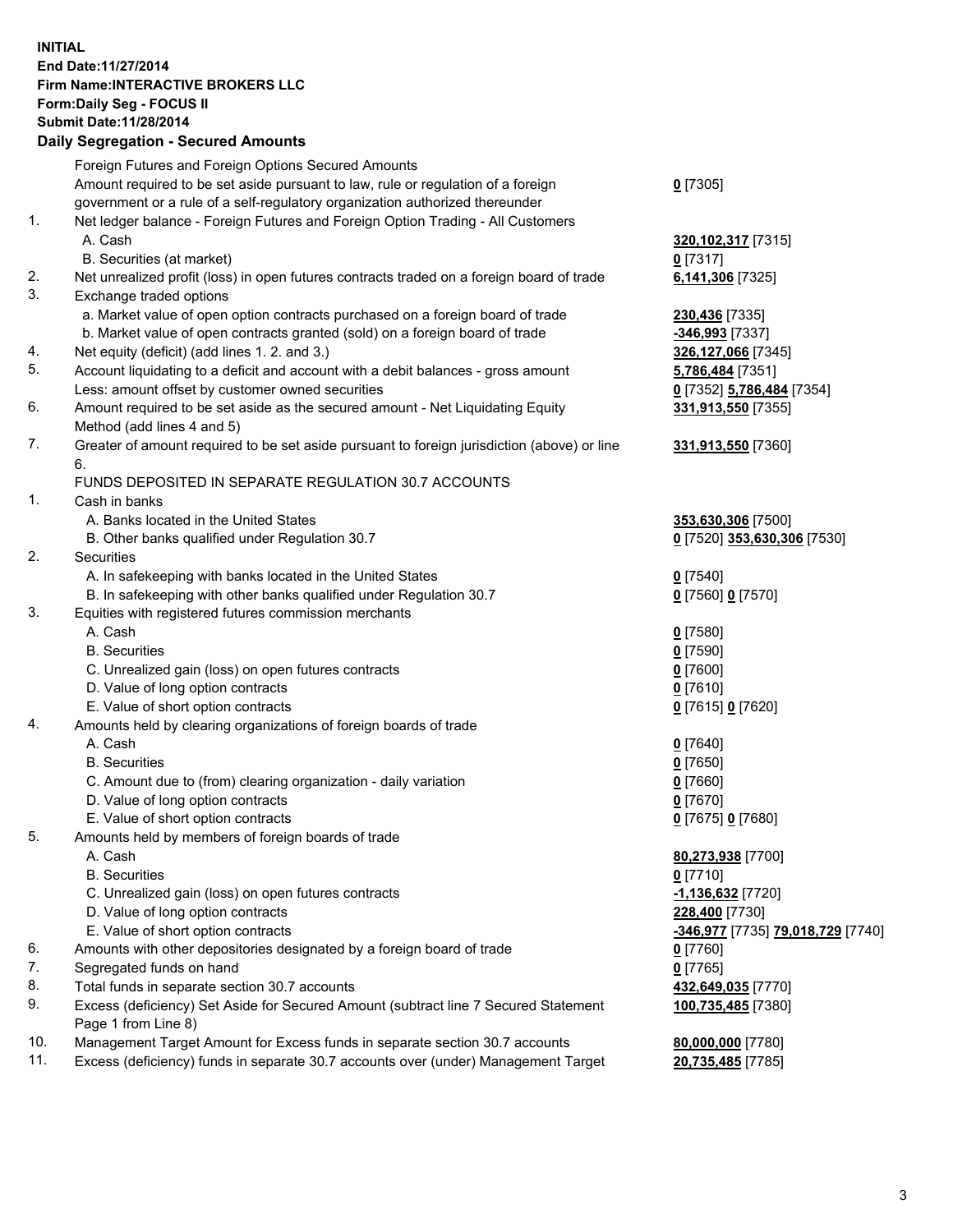**INITIAL End Date:11/27/2014 Firm Name:INTERACTIVE BROKERS LLC Form:Daily Seg - FOCUS II Submit Date:11/28/2014 Daily Segregation - Segregation Statement** SEGREGATION REQUIREMENTS(Section 4d(2) of the CEAct) 1. Net ledger balance A. Cash **2,395,995,001** [7010] B. Securities (at market) **0** [7020] 2. Net unrealized profit (loss) in open futures contracts traded on a contract market **-49,043,431** [7030] 3. Exchange traded options A. Add market value of open option contracts purchased on a contract market **123,061,643** [7032] B. Deduct market value of open option contracts granted (sold) on a contract market **-184,671,438** [7033] 4. Net equity (deficit) (add lines 1, 2 and 3) **2,285,341,775** [7040] 5. Accounts liquidating to a deficit and accounts with debit balances - gross amount **4,231,460** [7045] Less: amount offset by customer securities **0** [7047] **4,231,460** [7050] 6. Amount required to be segregated (add lines 4 and 5) **2,289,573,235** [7060] FUNDS IN SEGREGATED ACCOUNTS 7. Deposited in segregated funds bank accounts A. Cash **388,060,181** [7070] B. Securities representing investments of customers' funds (at market) **1,188,398,728** [7080] C. Securities held for particular customers or option customers in lieu of cash (at market) **0** [7090] 8. Margins on deposit with derivatives clearing organizations of contract markets A. Cash **15,089,749** [7100] B. Securities representing investments of customers' funds (at market) **82,536,527** [7110] C. Securities held for particular customers or option customers in lieu of cash (at market) **0** [7120] 9. Net settlement from (to) derivatives clearing organizations of contract markets **1,151,911** [7130] 10. Exchange traded options A. Value of open long option contracts **824,103** [7132] B. Value of open short option contracts **-6,593,239** [7133] 11. Net equities with other FCMs A. Net liquidating equity **-48,477,728** [7140] B. Securities representing investments of customers' funds (at market) **869,994,652** [7160] C. Securities held for particular customers or option customers in lieu of cash (at market) **0** [7170] 12. Segregated funds on hand **0** [7150] 13. Total amount in segregation (add lines 7 through 12) **2,490,984,884** [7180] 14. Excess (deficiency) funds in segregation (subtract line 6 from line 13) **201,411,649** [7190] 15. Management Target Amount for Excess funds in segregation **155,000,000** [7194]

16. Excess (deficiency) funds in segregation over (under) Management Target Amount Excess

**46,411,649** [7198]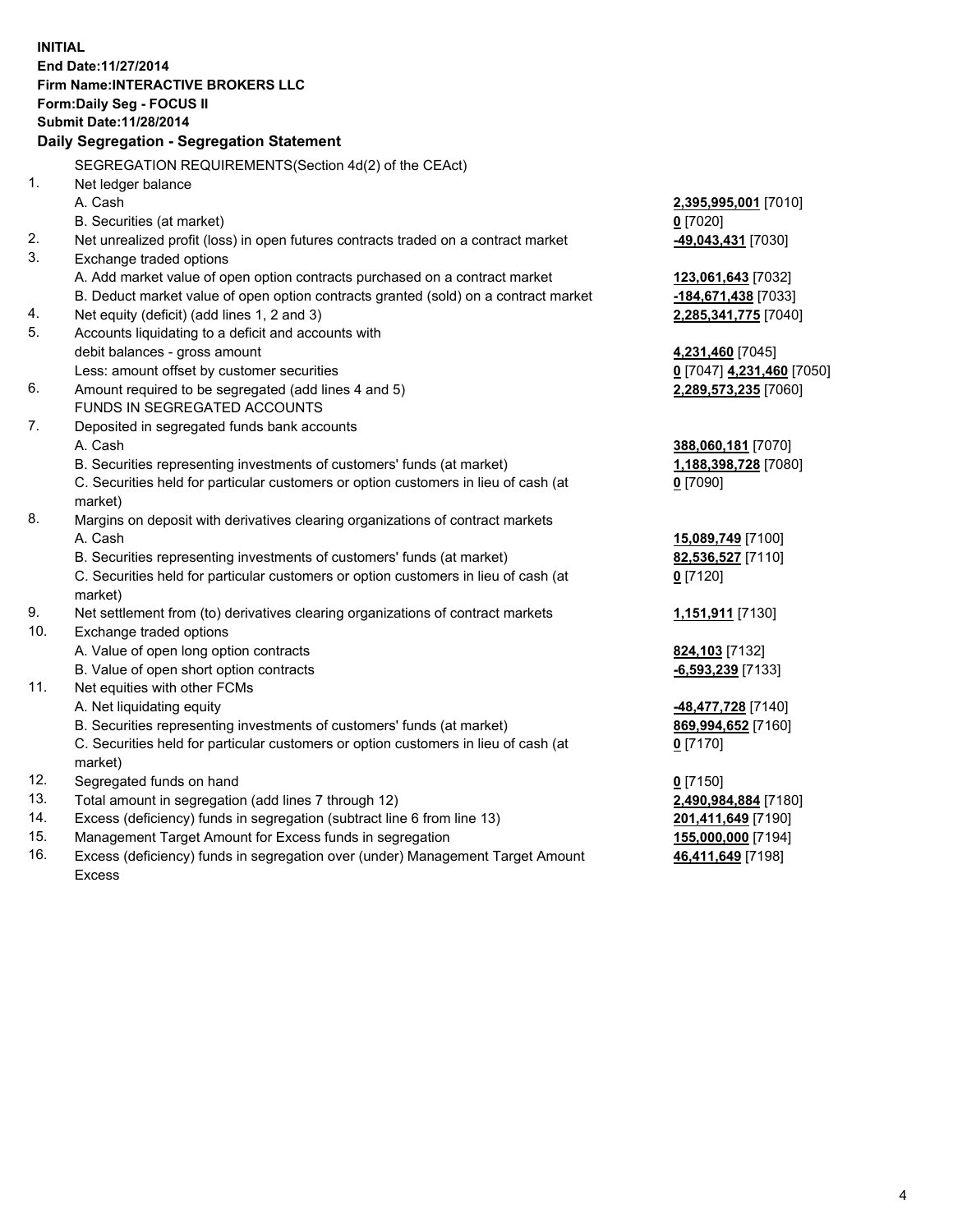## **INITIAL End Date:11/27/2014 Firm Name:INTERACTIVE BROKERS LLC Form:Daily Seg - FOCUS II Submit Date:11/28/2014 Daily Segregation - Supplemental**

| $\blacksquare$ | Total gross margin deficiencies - Segregated Funds Origin                              | 490,194 [9100] |
|----------------|----------------------------------------------------------------------------------------|----------------|
| $\blacksquare$ | Total gross margin deficiencies - Secured Funds Origin                                 | 206,348 [9101] |
| $\blacksquare$ | Total gross margin deficiencies - Cleared Swaps Customer Collateral Funds Origin       | $0$ [9102]     |
| $\blacksquare$ | Total gross margin deficiencies - Noncustomer and Proprietary Accounts Origin          | $0$ [9103]     |
| $\blacksquare$ | Total number of accounts contributing to total gross margin deficiencies - Segregated  | 10 [9104]      |
|                | <b>Funds Origin</b>                                                                    |                |
| $\blacksquare$ | Total number of accounts contributing to total gross margin deficiencies - Secured     | $5$ [9105]     |
|                | <b>Funds Origin</b>                                                                    |                |
| $\blacksquare$ | Total number of accounts contributing to the total gross margin deficiencies - Cleared | $0$ [9106]     |
|                | Swaps Customer Collateral Funds Origin                                                 |                |
| $\blacksquare$ | Total number of accounts contributing to the total gross margin deficiencies -         | $0$ [9107]     |
|                | Noncustomer and Proprietary Accounts Origin                                            |                |
| $\blacksquare$ | Upload a copy of the firm's daily margin report the FCM uses to issue margin calls     |                |
|                | which corresponds with the reporting date.                                             |                |

11.26.2014 Commodity Margin Deficiency Report.xls